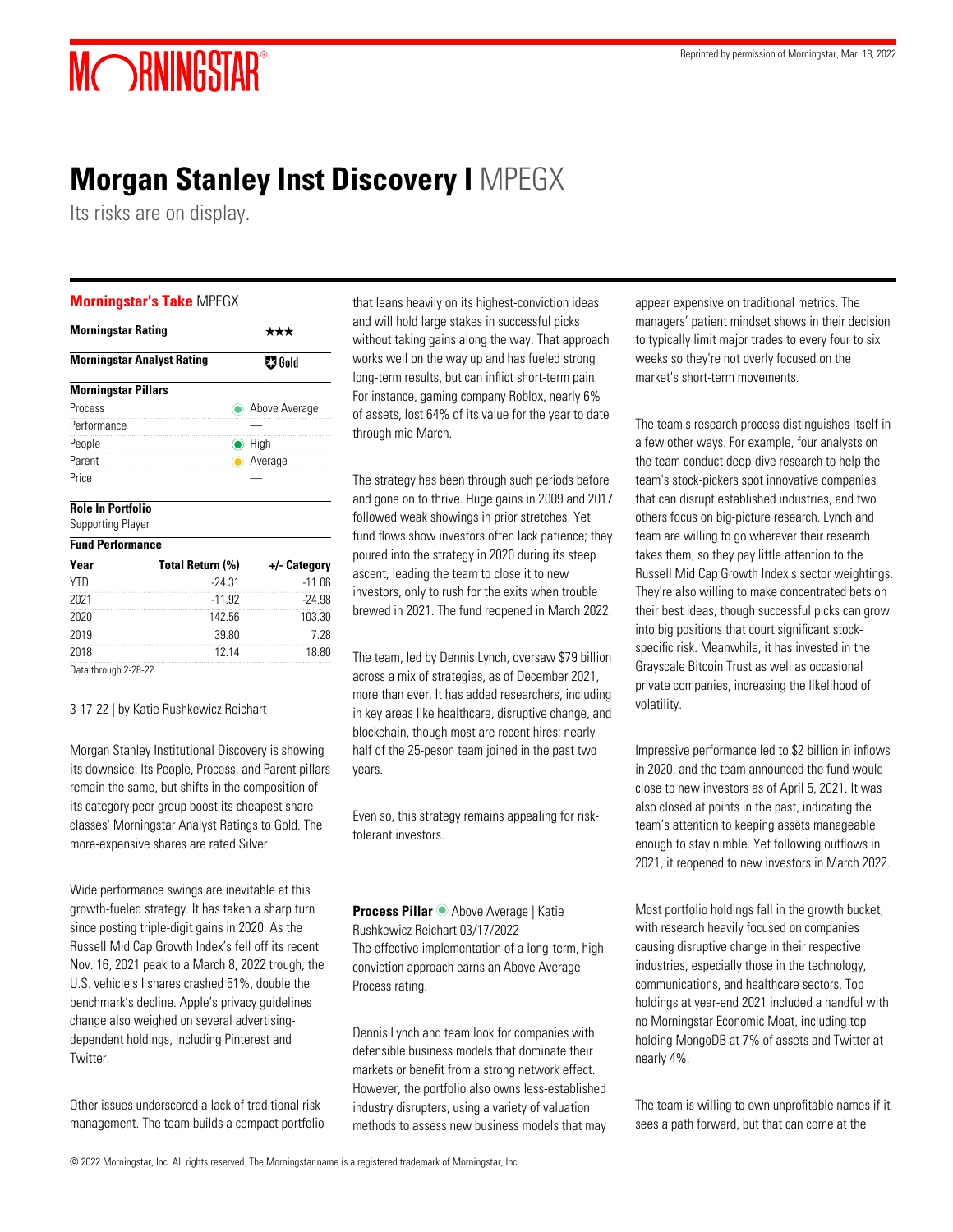# MORNINGSTAR®

expense of the portfolio's aggregate quality metrics. Indeed, its returns on invested capital, assets and equity are below the benchmark's, so its average holding isn't very levered. There was more evidence of volatility and momentum than quality in the portfolio as of December 2021, according to Morningstar's Risk Model. It's clearly a risky fund.

#### **Performance Pillar** | Katie Rushkewicz Reichart 03/17/2022

The fund's concentrated, high-growth style lends itself to boom-and-bust returns over short time periods, though long-term investors have come out ahead. Since Dennis Lynch took over in early 2002 through February 2022, the fund gained 11.8% annualized, ahead of the Russell Mid Cap Growth Index's 10.2% and the mid-growth Morningstar Category's 8.6%.

The edge was narrower in risk-adjusted terms, reflecting outsize returns in up and down markets. Strong showings landed it near the category's top in 2009, 2010, 2017, 2018, 2019, and 2020, while it fell toward the bottom in 2011, 2012, 2014, 2015, 2016, and 2021.

Recent performance exemplifies this strategy's extremes. It had a banner year in 2020, with the I shares gaining 142%, nearly four times the benchmark's return. The portfolio's technology holdings both buffered it in early 2020's pandemicinduced market selloff and supported its subsequent ascent, as it held stakes in COVID beneficiaries, such as Zoom Video Communications, Peloton, and Shopify. Its fortunes have since reversed, with many of its technologyrelated holdings tanking on concerns about rising interest rates, the impact of Apple's privacy changes, and stock-specific bumps. Its 40.1% loss for the trailing year through February 2022, a period where the benchmark lost one tenth as much, highlights its potential for huge losses. Its relatively concentrated and sector-agnostic portfolio means investors should have a stomach for volatility and maintain a long-term mindset.

**People Pillar High | Katie Rushkewicz** Reichart 03/17/2022

Dennis Lynch fosters a unique and long-term investment culture that embraces curiosity, flexibility, and self-awareness. He anchors a stable, experienced team and has had success developing and retaining team members, earning the strategy a High People rating.

Lynch took over in mid-2004, and was the 2013 Morningstar Domestic-Stock Fund Manager of the Year. He works with 24 team members, seven of whom have double-digit tenures here. The team hasn't seen any departures since 2011 and has added to its ranks as interesting people have surfaced to broaden its range of perspectives. As assets have grown, the team has expanded: 12 have joined in the past two years. Industry veteran Michael Mauboussin and Dan Callahan joined in January 2020 to focus on "consilience" research, or looking across disciplines to come up with new ideas and sharpen analysis. Lynch has also deepened the analyst bench in key sectors, including healthcare and technology, and added a director of research to help oversee the growing team. While no immediate departures are anticipated, this hiring helps prepare for long-term succession.

The team runs a variety of strategies spanning the market-cap spectrum. While it follows a bottom-up approach, it includes four analysts focusing on bigpicture disruptive change research. Lynch protege Kristian Heugh runs a Hong Kong-based team that's an additional resource.

#### **Parent Pillar Average | Gabriel** Denis 12/16/2021

Morgan Stanley Investment Management, which acquired Eaton Vance in March 2021, has pockets of strength within its motley and expansive lineup. Yet, ongoing uncertainty as the merger shakes out underpins its Average Parent rating.

Both MSIM and Eaton Vance had mixed success as asset managers prior to their 2021 unification. MSIM's greatest strength is the handful of strong teams in its equity lineup, including Dennis Lynch's Counterpoint Global team, but its fixed-income franchise had less success, and the workload of some of its key equity contributors has expanded

quite rapidly in recent years. Eaton Vance, for its part, found success among parts of its fixed-income lineup and with some of its affiliates, but its eponymous equity unit struggled with outflows and personnel instability.

While there is potential for these once disparate teams to prosper under MSIM's combined leadership, there are several areas of uncertainty as the firm grows together. The firm made the decision to keep fund closures and mergers to a minimum, leading to a situation where it now offers distinct strategies with overlapping mandates. Turnover has reared its head here, and several longtime team leads retired or departed the firm over 2021. As Morgan Stanley CEO James Gorman continues his quest for expansion, MSIM faces operational challenges in stewarding its growing empire.

### **Price Pillar** | Katie Rushkewicz Reichart 03/17/2022

It's critical to evaluate expenses, as they come directly out of returns. The share class on this report levies a fee that ranks in its Morningstar category's cheapest quintile. Based on our assessment of the fund's People, Process and Parent pillars in the context of these fees, we think this share class will be able to deliver positive alpha relative to the category benchmark index, explaining its Morningstar Analyst Rating of Gold.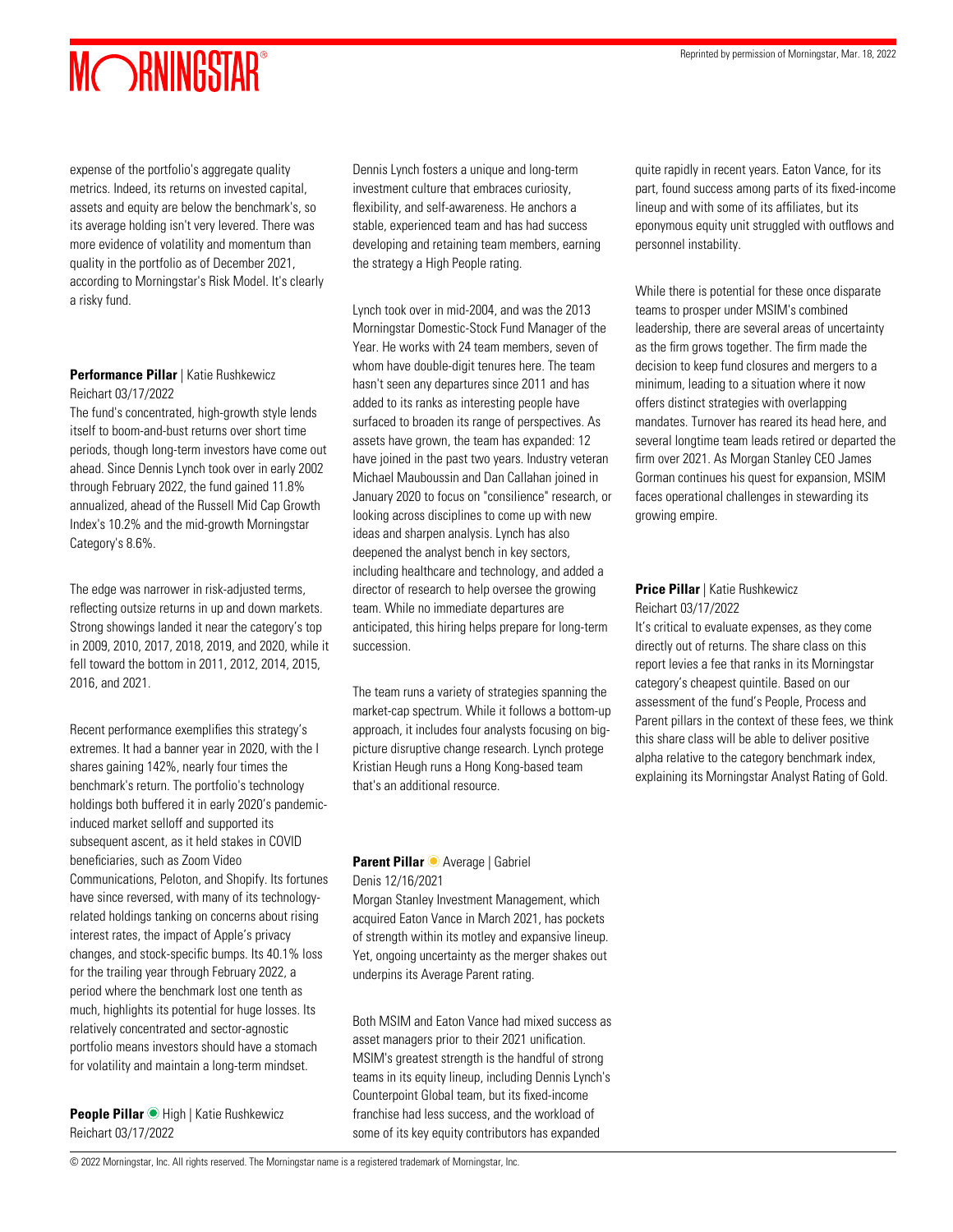#### **IMPORTANT INFORMATION**

**Performance data quoted represents past performance, which is no guarantee of future results, and current performance may be lower or higher than the figures shown. For the most recent month-end performance figures, please visit morganstanley.com/im or call 1-800-548-7786. Investment returns and principal value will fluctuate and fund shares, when redeemed, may be worth more or less than their original cost.**

**To view the most recent standardized performance, holdings, and important fund disclosures please click on the following link, [Discovery Portfolio.](https://www.morganstanley.com/im/en-us/individual-investor/product-and-performance/mutual-funds/us-equity/discovery-portfolio.shareClass.I.html)** 

Information, including performance and holdings, herein are provided by *Morningstar,* and no representation or warranty can be given with respect to the accuracy or completeness of the information. The information herein should not be construed as an offer or solicitation for any security, fund or investment strategy. Holdings referenced should not be construed as a recommendation to take any action (buy or sell). **Past performance is not indicative of future results.** 

Morningstar Analysts have rated the fund a Gold medal (effective 03/17/22).

**Morningstar Analyst Rating™("Rating"):** The Rating is a subjective evaluation, is not a credit or risk rating, and a high rating is not a guarantee for relatively strong performance. The Morningstar's Manager Research group ("MRG") evaluates funds based on five key pillars (process, performance, people, parent, and price) to determine how they believe funds are likely to perform relative to a benchmark over the long term on a risk adjusted basis. They consider quantitative and qualitative factors. The weighting analysis for actively managed strategies are: people and process 45% each; parent 10%; performance has no explicit weight (it is incorporated into people and process); price (share-class level where applicable) is subtracted from an expected gross alpha estimate derived from the analysis of other pillars. The impact of the weighted pillar scores for people, process and parent on the final Rating is further modified by a measure of the dispersion of historical alphas among relevant peers.

Rating scale: Gold, Silver, Bronze, Neutral, and Negative. For active funds, Gold, Silver, or Bronze reflects the MRG's level of expectation that the fund will be able to deliver positive alpha net of fees relative to the standard benchmark index assigned to the Morningstar category. Ratings reflect the MRG's overall assessment, are overseen by an Analyst Rating Committee, and are continuously monitored and reevaluated at least every 14 months.

For more detailed information, including its methodology: https://shareholders. morningstar.com/investorrelations/governance/Compliance-Disclosure/default.aspx. The Rating (i) should not be used as the sole basis in evaluating a fund, (ii) involves unknown risks and uncertainties which may cause the MRG's expectations not to occur or to differ significantly from what they expected, and (iii) should not be considered an offer or solicitation to buy or sell the fund.

**Ratings:** The Morningstar Rating™ for funds, or "star rating", is calculated for managed products (including mutual funds, variable annuity and variable life subaccounts, exchange traded funds, closedend funds, and separate accounts) with at least a three-year history. Exchange-traded funds and open ended mutual funds are considered a single population for comparative purposes. It is calculated based on a Morningstar Risk-Adjusted Return measure that accounts for variation in a managed product's monthly excess performance, placing more emphasis on downward variations and rewarding consistent performance. The top 10% of products in each product category receive 5 stars, the next 22.5% receive 4 stars, the next 35% receive 3 stars, the next 22.5% receive 2 stars, and the bottom 10% receive 1 star. The Overall Morningstar Rating for a managed product is derived from a weighted average of the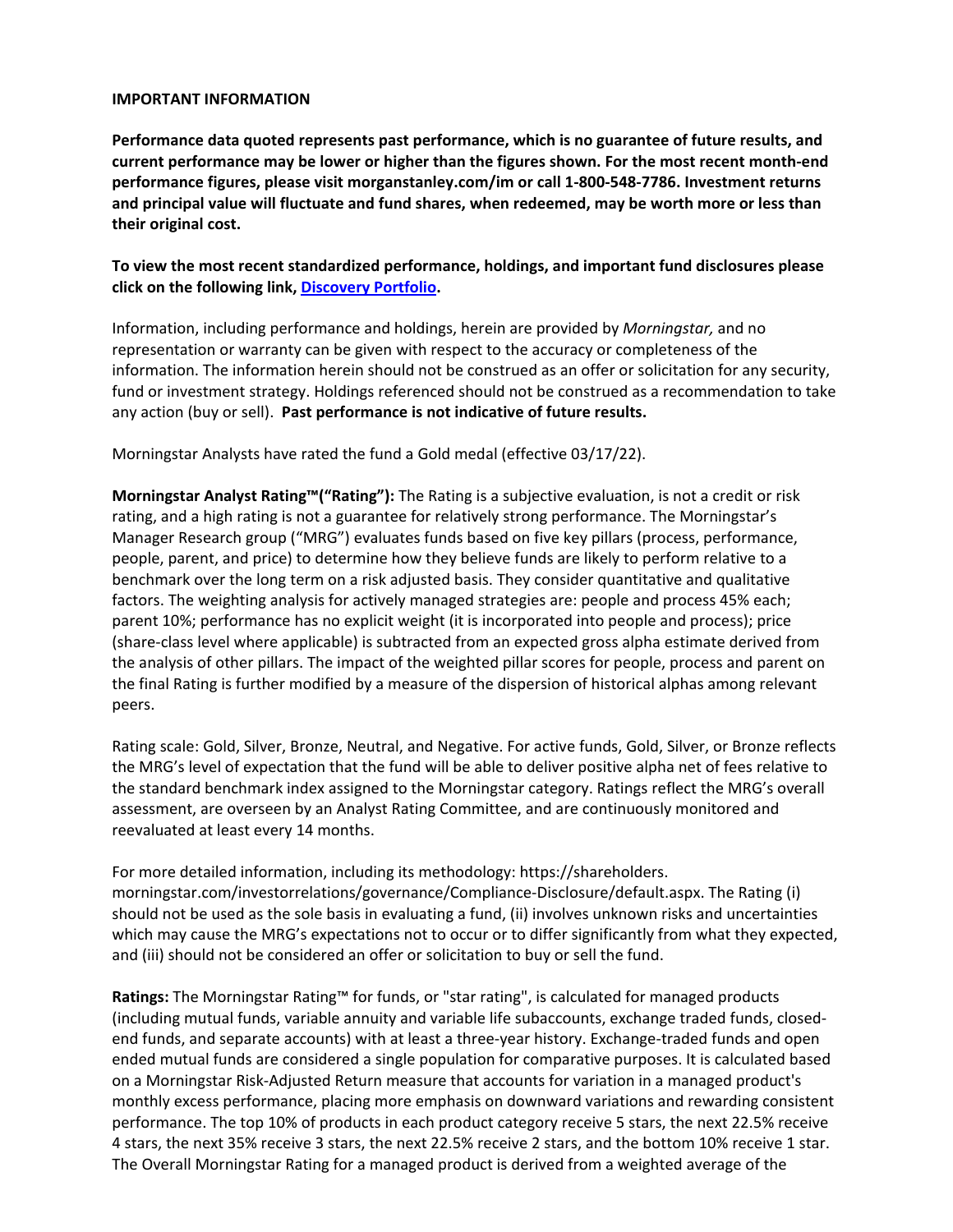performance figures associated with its three-, five-, and 10-year (if applicable) Morningstar Rating metrics. The weights are: 100% three-year rating for 36-59 months of total returns, 60% five-year rating/40% three-year rating for 60-119 months of total returns, and 50% 10-year rating/30% five-year rating/20% three-year rating for 120 or more months of total returns. While the 10-year overall star rating formula seems to give the most weight to the 10-year period, the most recent three-year period actually has the greatest impact because it is included in all three rating periods. Ratings do not take into account sales loads.

**©2022 Morningstar. All Rights Reserved.** The information contained herein: (1) is proprietary to Morningstar and/or its content providers; (2) may not be copied or distributed; and (3) is not warranted to be accurate, complete or timely. Neither Morningstar nor its content providers are responsible for any damages or losses arising from any use of this information. **Past performance is no guarantee of future results.** Morningstar information is based on quarter-end data. Please visit morganstanley.com/im for the latest month-end Morningstar information.

### **RISK CONSIDERATIONS**

There is no assurance that a portfolio will achieve its investment objective. Portfolios are subject to market risk, which is the possibility that the market values of securities owned by the portfolio will decline and that the value of portfolio shares may therefore be less than what you paid for them. Market values can change daily due to economic and other events (e.g. natural disasters, health crises, terrorism, conflicts and social unrest) that affect markets, countries, companies or governments. It is difficult to predict the timing, duration, and potential adverse effects (e.g. portfolio liquidity) of events. Accordingly, you can lose money investing in this portfolio. Please be aware that this portfolio may be subject to certain additional risks. In general, **equities securities'** values also fluctuate in response to activities specific to a company. Investments in **foreign markets** entail special risks such as currency, political, economic, market and liquidity risks. The risks of investing in **emerging market countries** are greater than risks associated with investments in foreign developed countries. **Privately placed and restricted securities** may be subject to resale restrictions as well as a lack of publicly available information, which will increase their illiquidity and could adversely affect the ability to value and sell them **(liquidity risk)**. Investments in **medium capitalization companies** tend to be more volatile and less liquid than those of larger, more established, companies. To the extent that the Fund invests in a limited number of issuers **(focused investing)**, the Fund will be more susceptible to negative events affecting those issuers and a decline in the value of a particular instrument may cause the Fund's overall value to decline to a greater degree than if the Fund were invested more widely. **Derivative instruments** may disproportionately increase losses and have a significant impact on performance. They also may be subject to counterparty, liquidity, valuation, correlation and market risks.

*Cryptocurrency (notably, Bitcoin) operates as a decentralized, peer-to-peer financial exchange and value storage that is used like money. It is not backed by any government. Federal, state or foreign governments may restrict the use and exchange of cryptocurrency. Cryptocurrency may experience very high volatility. Bitcoin futures expose a portfolio to all of the risks related to bitcoin and also expose the portfolio to risks specific to bitcoin futures. An investment in bitcoin futures may involve illiquidity risk, as bitcoin futures are not as heavily traded as other futures given that the bitcoin futures market is relatively new. In addition, exchanges on which bitcoin futures are traded and their related clearinghouses and a portfolio's futures commission merchant ("FCM") generally require a portfolio to maintain relatively high levels of initial margin at the clearinghouse and FCM in connection with bitcoin futures. Initial margin requirements will increase if a portfolio's bitcoin futures investments increase in value. For additional risk information, refer to the SAI supplement.*

The views and opinions are those of *Morningstar, Inc.,* and referenced third party individuals as of the date of publication and are subject to change at any time due to market or economic conditions and may not necessarily come to pass. Furthermore, the views will not be updated or otherwise revised to reflect information that subsequently becomes available or circumstances existing, or changes occurring, after